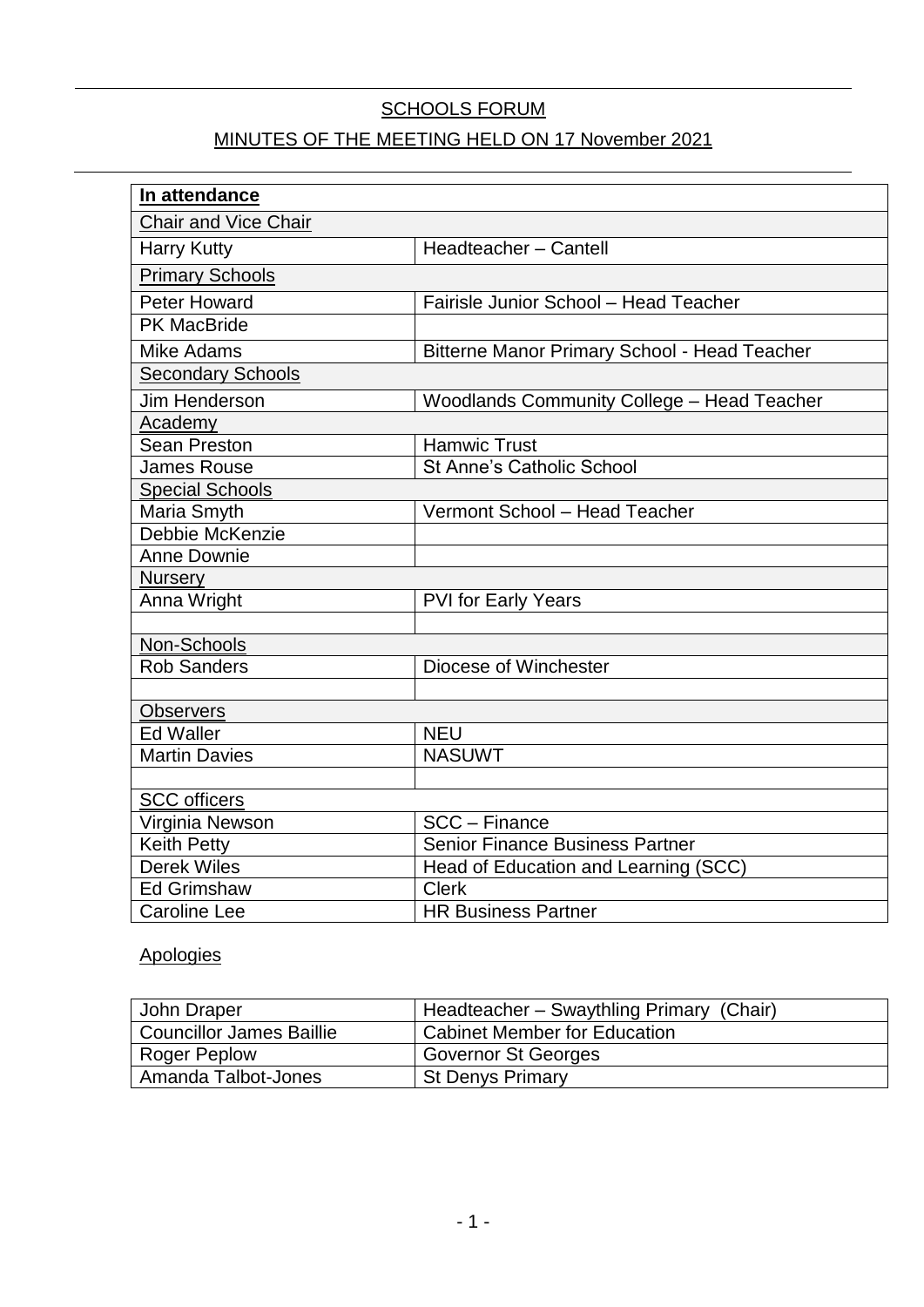### 13. **APOLOGIES AND CHANGES IN MEMBERSHIP (IF ANY)**

The Forum noted apologies from the Chair, who had been required to test for Covid-19 and from Councillor James Baillie and Anne Downie.

### 14. **MINUTES OF PREVIOUS MEETING**

**RESOLVED:** that the minutes for the Forum meeting on 15 September 2021 be approved and signed as a correct record with minor amendments.

The Forum noted the attendance of PK MacBride; that Maria Smyth was the Forum's representative for the Special Needs and not an observer and that Rob Sanders was present as a representative of the Winchester Diocese for these meetings.

### 15. **STANDING ITEM: LA UPDATE ON DFE/EFA FUNDING**

The forum considered the following items as set out within the briefing paper.

### **DSG Allocations for 2022-23**

The Forum noted the that the current APT (Authority Proforma Tool) model (based on the October 2020 census ) gives a school's block budget of £163,807k of which £68,879k is academy recoupment. These amounts are scheduled to be updated in December with data from the October 2021 census details

#### **PFI (Private Finance Initiative) Funding and MFG (Minimum funding guarantee) 2022-23**

The Forum considered that the City's 3 PFI secondary schools with additional PFI premises costs of £738k and that under NFF (National Funding Formula) these costs are not protected in the MFG calculation. As in previous years we will need to insert a technical adjustment in the APT (Arbitrage pricing theory) model to disapply PFI costs in order that the PFI schools benefit from MFG protection like every other school.

It was noted that compensating 0.4% correction on average to other school balances (including academies) would be required to fund the adjustment. **Upon being put to the vote the Forum approved a technical adjustment relating to PFI costs for use in the MFG calculation from maintained and academy schools.**

### **Trade Union funding**

The Forum considered a proposal from officers for maintained primary schools to allow the budget share to be reduced (de-delegation) for trade union fees.

Officers explained that in previous years Schools Forum had agreed the allocation of this funding it should consider whether it would do so on this occasion and these funds were used to compensate schools for the periods when there was the additional expense of covering teaching time whilst representative undertook union activities. It was explained that as fund had accumulated a healthy surplus from the average amount of annual expenditure and that the Forum could choose to dedelegate the funding this year, as the amount of balance the fund had accrued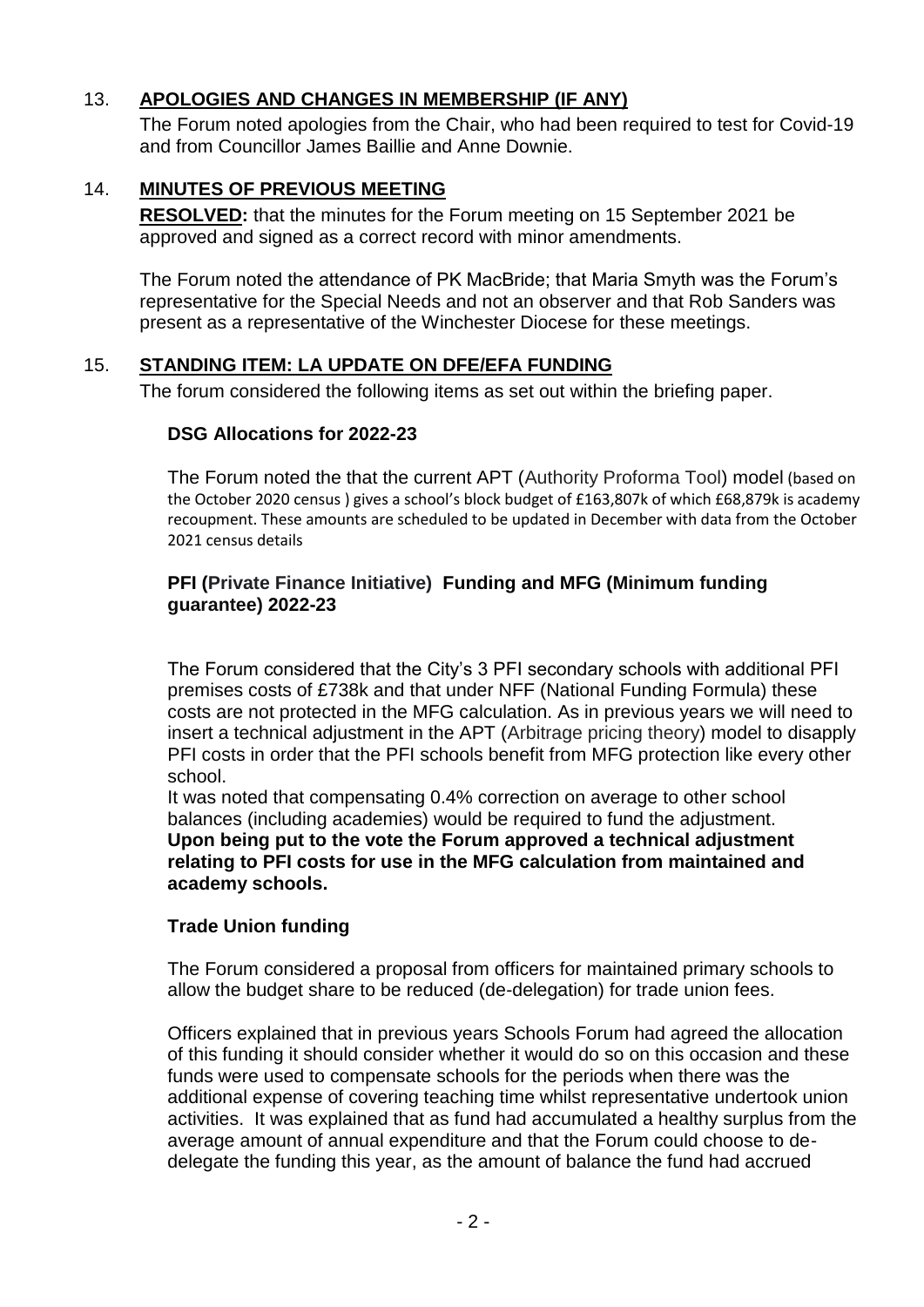would be sufficient for a year or so of costs. Officers therefore proposed that no dedelegation is made for 2022-23.

Representation for union representatives was received who outlined potential additional costs that would be required. Forum members expressed a wish to further investigate this matter requested that a working group be formed to fully explore issues of de-delegation of funding to Trade Unions and agreed to defer any decision until the matter returned.

#### **Central in-year Growth Funding 2021/22**

The Forum noted that a central allowance for growth funding from the 2022/23 Schools Block allocation would be needed for identified growth in schools (maintained and academy) above operational PAN (Published Admission Number) identified from the October 2021 census, that met the eligibility criteria in our growth funding policy. It was explained that due to lagged funding, this would be required to fund the additional pupils for the period September 2021 to March 2022 for maintained school and the September 2021/2022 academic year for academies.

It was explained that the DFE guidance set out that the amount that would be top sliced from the School's budget allocation to provide a central growth fund. It was noted that the growth fund policy had not increased the amount payable since 2019, although staff and resources costs have increased due to pay and pension changes.

It was proposed by officers that increasing the lump sum from £56,200 to £66,000 for primary schools and from £72,500 to £88,300 secondary schools to allow for these changes. It was noted that the growth amounts are not confirmed until pupil numbers are known.

**Upon being put to the vote the maintained and academy schools representatives approved the proposed increase.**

**Scheme for Financing Schools.**

It was noted that following the September Schools Forum meeting a revised Scheme for Financing Schools was presented and subsequently sent to all maintained schools for comments. Two comments were received asking for clarification of a couple of points. No objections were received. **Upon being put to the vote required the Forum Representatives from maintained schools approved the Revised Scheme for Financing Schools.**

#### 16. **FUTURE MEETING PROGRAMME**

The forum noted the future dates of the forum and those proposed dates for the forthcoming academic year 2022/2023. It was noted that the November 2022 date would be amended to avoid any clashes with Full Council meetings to enable the Cabinet Member to attend.

The Forum therefore noted the:

Remaining dates Schools Forum dates for the **academic year 2021/22:**

Wednesday 19 January 2022, meet at 3.45pm for a 4.00pm start